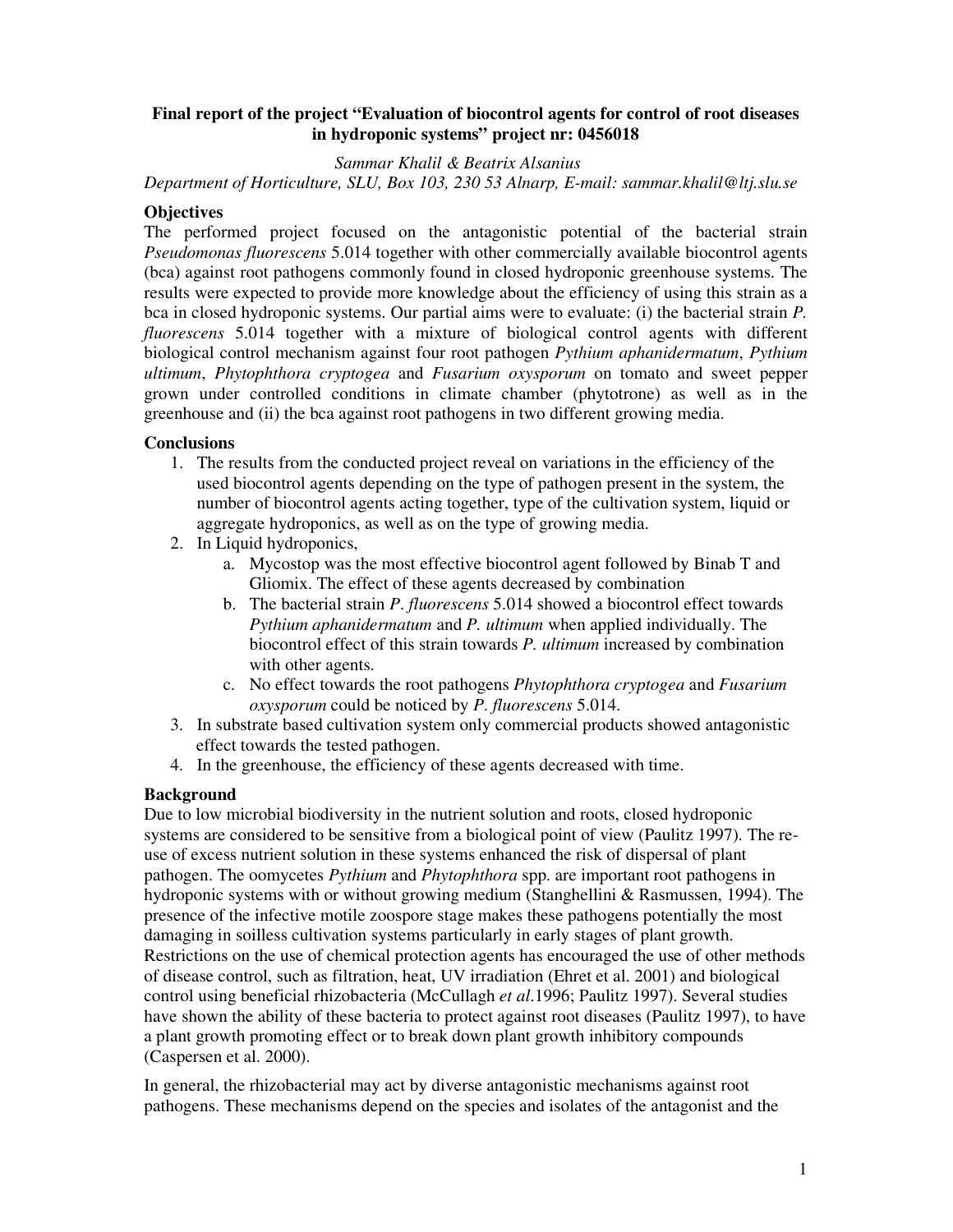pathogen, the crop and whether the disease occurs in the field or in the greenhouse (Thrane et al. 2000). In addition to external root colonization, the rhizobacteria may compete with the indigenous microorganisms on space and nutrient in the rhizosphere and spermosphere (Lynch 1990). Rhizobacteria can also protect against root pathogens by producing primary and secondary metabolites such as antimicrobial agents, siderophores and hydrogen cyanide (O´Sullivan & O´Gara 1992; Kumari & Srivastava 1999). Moreover, rhizosphere organisms may produce lytic enzymes with antifungal properties. This can be mediated by the production of extracellular hydrolytic enzymes by *Trichoderma* spp. The role of these enzymes in biocontrol is supposed to be connected either to their saprophytic lifestyle or to their direct action against plant pathogens (Thrane et al. 2000). Furthermore, strains of the actinomycete *Streptomyces* have shown to antagonize several plant pathogenic fungi *in vitro*. Mechanisms of fungal inhibition were elucidated by tracing secondary metabolites and fungal cell wall degrading activity (Berg et al. 2001).

## **Outcome**

The following publications, presentations and manuscripts were achieved in this project: *\* Publications in national journals within the horticultural branch* 

- 1. Khalil S. & Alsanius B.W. 2007. Know How- en viktig förutsättning för fungerande biologisk bekämpning i slutna odlingssystem. Gurk- och Tomatbaldet Nr 3, November 2007
- 2. Khalil S. & Alsanius B.W. 2006. Fungerar bio-bekämpning i slutna odlingssystem mot rotsjukdomar? Viola 111(4):20-21.
- *\* Publications in international journals* 
	- 1. Khalil S. & Alsanius B. 2006. Biochemical characterization of biocontrol agents used for control of root pathogens. Communications in Agricultural and Applied Biological Sciences 71 (3 Pt B):979-84 17390847 (P, S, E, B) Biochemical characterization of **biocontrol agents used for control of root pathogens.**
- *\* Presentation at the grower meeting on 7/mars-2007- Hässleholm* 
	- 1. Alsanius B.W. & Khalil S. 2007. Möjligheter att integrera biologisk och kemisk bekämpning i ett slutet system med rening
- \* *Manuscripts*
	- 1. Evaluation of biocontrol agents against different root pathogens on hydroponically grown tomato (to be submitted to Biological control).
	- 2. Utilization of carbon sources by *Pythium aphanidermatum*, *Phytophthora cryptogea*, *Phytophthora capsici*, *Fusarium oxysporum* f.sp. *radicis-lycopersici* and *Fusarium solani* (to be submitted to *Antonie van Leeuwenhoek*).
	- 3. Growing media- as a key factor to explain interactions between biocontrol agents, root pathogens and resident microflora in closed hydroponic system with tomato (to be submitted to Canadian Journal of Plant Pathology).
	- 4. Combining biological control agents to enhance suppression of root pathogens in closed hydroponic systems (to be submitted to Crop protection).
- \* *Homepage*

The project is represented at växtskydd Alnarp (http://www.vaxtskyddalnarp.se)

# **Material and Methods**

# Biocontrol agents

*1. P.* 5.014: The bacterial strain *P. fluorescens* 5.014 isolated from a closed hydroponic tomato culture (Waechter- Kristensen et al. 1994) has showed both plant growth promoting effects and some antagonistic effect against the root pathogen *Pythium ultimum* on tomato seedlings as well as on older plants (Hultberg et al. 2000; Khalil 2001).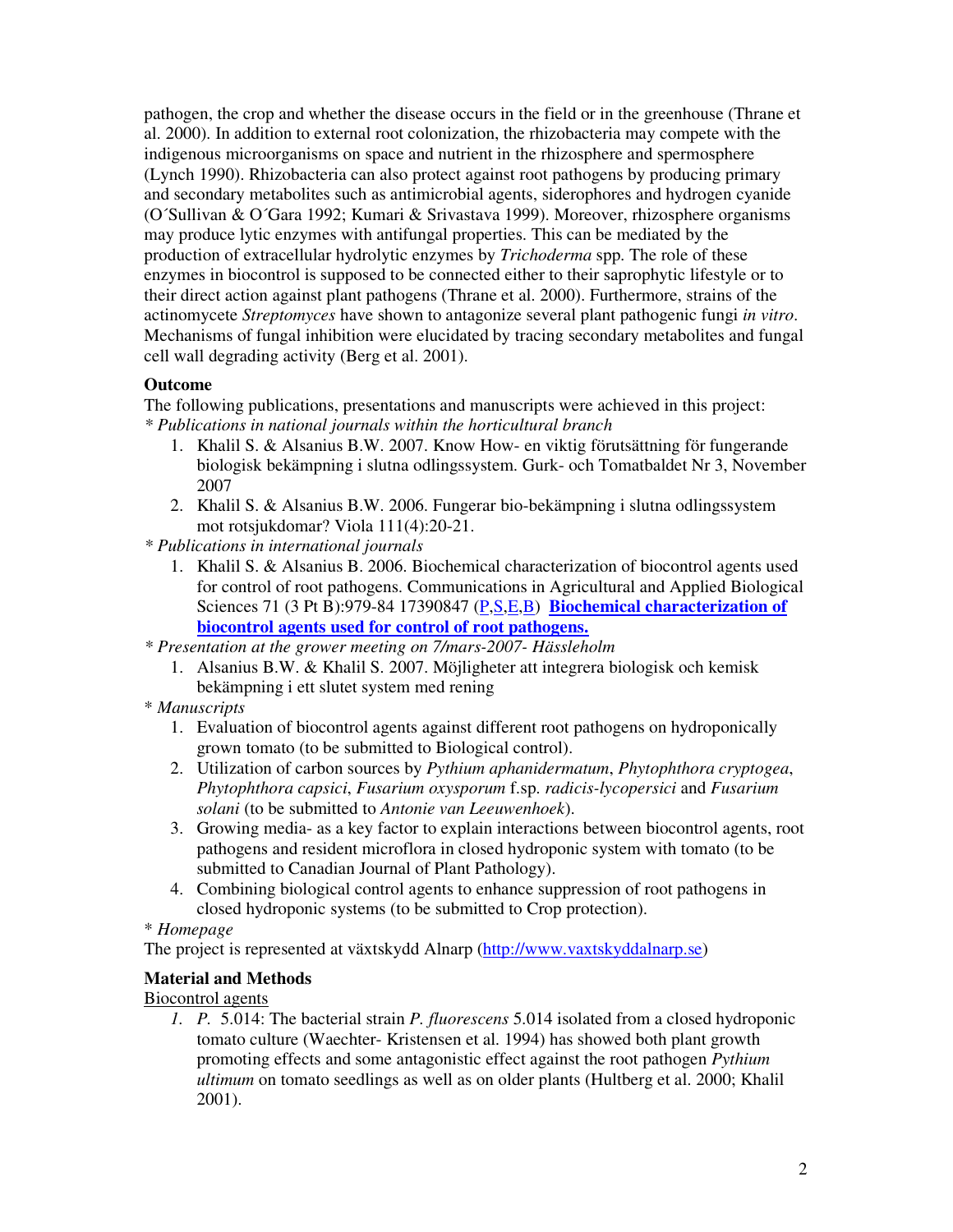- *2.* Binab T (Binab Bio- innovation AB, Sweden) is marketed in Sweden as a biocontrol agent against fungal diseases on potato and vegetables in both greenhouses and fields. It is microbial active ingredients are *Trichoderma polysporum* and *T*. *harzianum*.
- *3.* Gliomix (Kemira Agro Oy, Finland) is a beneficial microbial product based on *Gliocaldium cantenulatum* and used in seedling production of vegetables, herbs and ornamentals. It enhances the emergence and growth of seedlings and is used in control of damping-off, wilts and root diseases in greenhouse.
- *4.* Mycostop (Kemira Agro Oy, Finland), based on *Streptomyces griseoviridis*, is a biological fungicide for greenhouse vegetables, ornamentals and herbs. It controls a wide range of fungal pathogens which cause seed- and soil-borne damping-off and root diseases.

The bacterial strain *Pseudomonas fluorescens* 5.014 was available at our laboratory. The commercially developed biocontrol agents were obtained from Econova Predator Helsingborg, Sweden.

## Pathogens

The pathogens *Pythium aphanidermatum* (PA), *Phytophthora cryptogea* (PC) and *Fusarium oxysporum* f. sp. *radicis-lycopersici* (FO) were obtained from Centraalbureau voor Schimmelcultures, The Netherlands. *Pythium ultimum* (PU) was kindly provides by Prof. W. Wohanka, Geisenheim, Germany. All pathogens were maintained in the dark on potato dextrose agar (PDA) at  $23^{\circ}$ C during laboratory storage.

# Experimental set- up

Tomato (*Lycopersicon esculentum* cv. Ingar) was used as a model plant. The project was performed in three different phases: (i) a bioassay to evaluate the application time, rate and *In vitro* antagonism of the biocontrol agents, (ii) climate chambers experiments in the phytotrone and (iii) a greenhouse experiment. In the experiments in climate chamber, the biocontrol agents were evaluated in two different hydroponic systems, liquid- and growing media- based hydroponics. In liquid-based hydroponic system, the biocontrol agents were tested individually or in combination with each others. In the growing media-based system, the agents were evaluated individually in two growing media, peat and pumice. In both cultivation systems, the pathogens were tested separately and each pathogen was investigated for a period of four weeks. In total 32 experiments including repetitions were performed (Fig. 1). In the greenhouse the four bca were evaluated against two pathogens, PA and PC, in hydroponic system with pumice for four months. Sample collection and evaluation of the biocontrol activity of the tested strains were performed three times during the duration of the experiment.

# **Analyses**

All experiments were analysed with respect to growth measurements, microbiological and plant pathological analysis. Growth measurements included measurements of the plant length, fresh and dry weight of the roots, shoots and leaves. In the greenhouse, the number of flowers and fruit size was determined. In addition to the assessment of the pathogens on selective media, disease incidence was determined by measuring the percent infected root as affected by the different treatments.

The impact of the pathogen and the biocontrol agents on the resident microflora was studied by viable count, sole carbon source utilization patterns and the molecular method PCR-DGGE (Fig. 1). Viable count was used for the enumeration of different microbial groups, included the tested pathogens and bca, on selective media.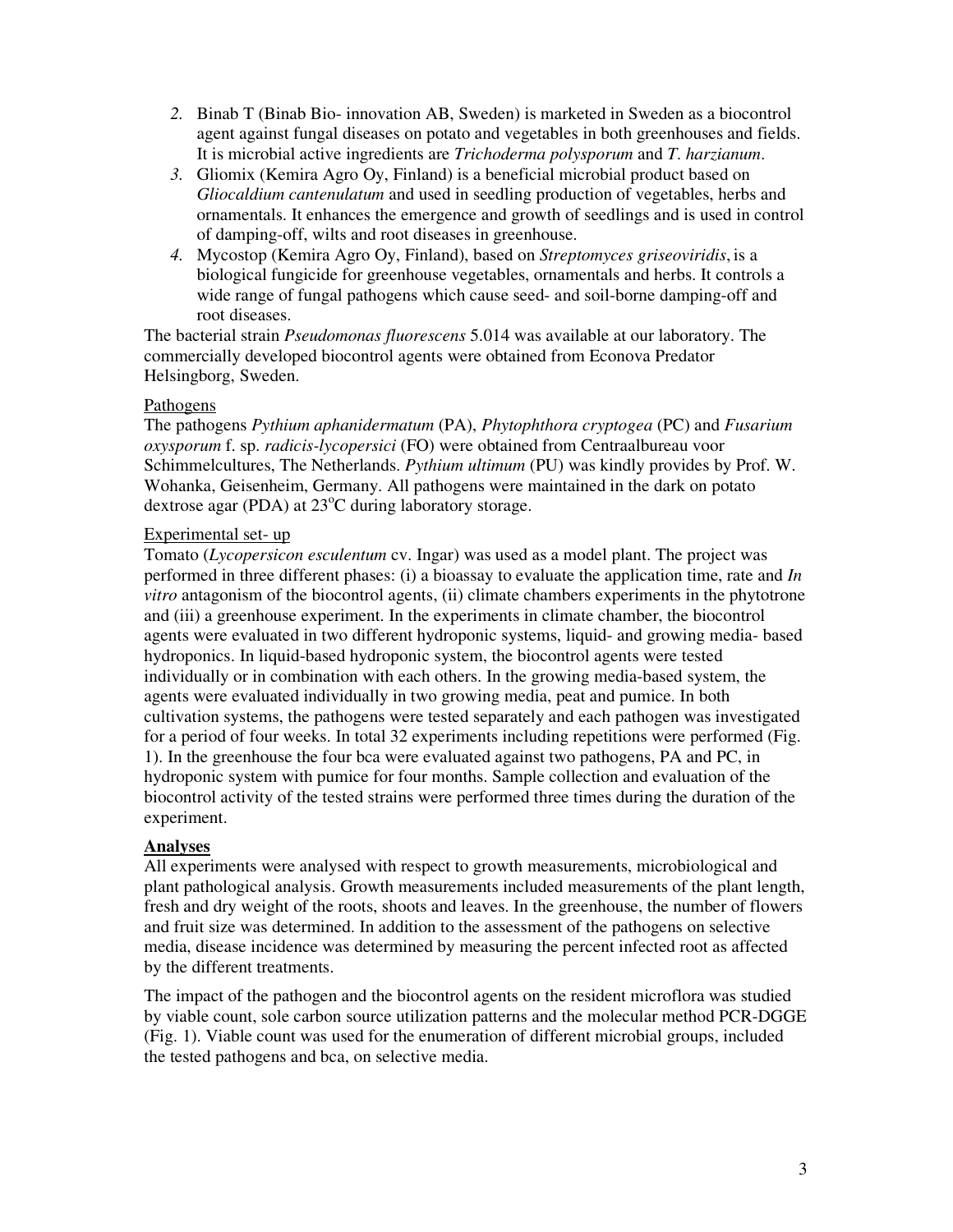

Analyses using sole carbon source utilization patterns (SCSU) were performed on the indigenous microflora as well as on the pure cultures of the bca and the pathogens in order to distinguish them from those of the resident microflora. Furthermore, ecological assessment of the bca, pathogens and resident microflora was performed using the molecular technique PCR-DGGE (polymerase chain reaction of 16S or 18S DNA sequences, followed by denaturing gradient gel electrophoresis). However, both viable count and SCSU were performed on all samples collected in the experiments conducted in the climate chamber and the greenhouse. The molecular method PCR- DGGE, on the other hand, was developed and optimized during the duration of the project. Due to the lacke of time, analysis using this technique was performed only on samples collected from liquid hydroponics.

#### Application of the biocontrol agents and the pathogens

The bacterial strain *P. fluorescens* 5.014 (stored at -80<sup>0</sup>C in 50% glycerol (v/v) in King's medium B) applied to the plants by seed inoculation as described by Hultberg  $\&$  Alsanius (1998). The commercial bca were applied at recommended use rates. Binab T and Gliomix were applied as 1% mixture, respectively. Mycostop was applied as 0.1% mixture.

Zoospore suspensions of PU, PA and PC and conidial suspensions of FO were used as infection mean. Zoospore production of PA was performed according to Postma et al. (2005). The fungus was cultured in 100 ml Erlenmeyer flasks containing 20 ml of V8 liquid medium for 7-10 days at  $25^{\circ}$ C in the dark. The mycelium was then washed four times with 50 ml of sterilized tap water and placed in Petri dishes with 20 ml sterilized tap water. After about 5 hours the zoospores were released. The fungal inoculum of PU was prepared as described by Hultberg et al. (2000). The isolates were grown for 3 weeks at 22  $^{\circ}$ C in 20 ml of Schmitthenner's medium. The mycelium was briefly homogenized in a blender and diluted with NaCl.

Zoospore suspension of PC was prepared according to Pegg & Jordan (1990) with slight modification. A 4 day-old culture grown in V8 liquid medium for 5 days at  $20^{\circ}$ C in darkness without shaking. Thereafter, the mycelium was washed four times with sterile distilled water and re-incubated in 10 ml sterile distilled water at  $20^{\circ}$ C for further 5 days. To stimulate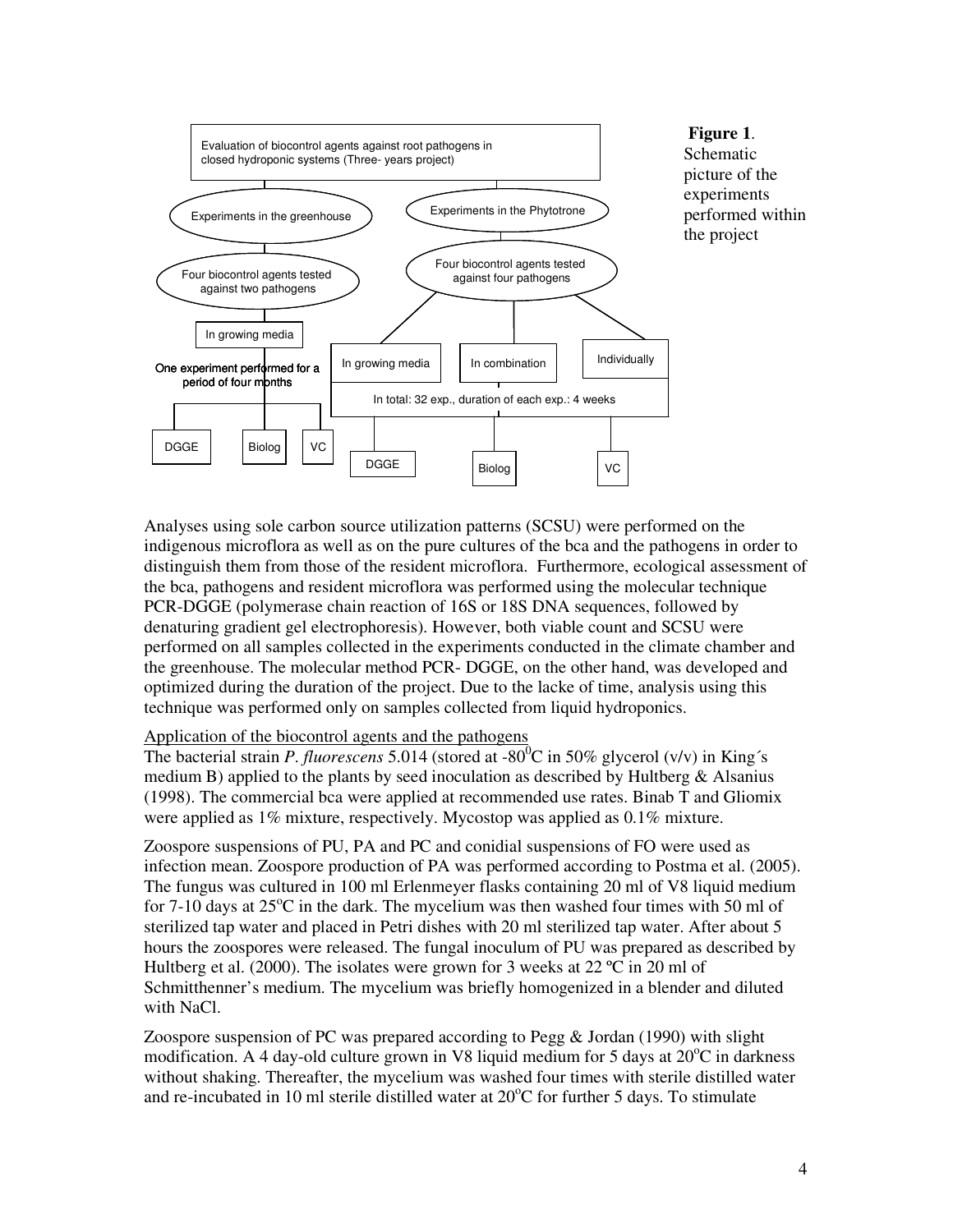zoospore release, the mycelium was then washed in sterile distilled water, chilled at  $4^{\circ}$ C for 40 min and re-incubated at  $20^{\circ}$ C for 1h. For FO, conidia and mycelium from 10-days old colonies were harvested according to Boari & Vurro (2004) by adding distilled water to the colony and gently scraping the surface with spatula.

## Cultivation systems

The treatments included in the experiments are presented in the Table 1. In each experiment, four replicates of each treatment were used. In liquid hydroponics, the tomato seedlings were put into black polyethene foam mats (PEN 334, Åkesson & Örbo, Mönsterår, Sweden) and placed in 1L black plastic containers at the density of two plants in each container. The containers were placed in a climate chamber with a light intensity of 250 µmol m<sup>-2</sup>s<sup>-1</sup> at 24<sup>0</sup>C and 75% relative humidity. In the experiment with *P. ultimum*, the temperature in the chamber was  $19^0C$ .

| <b>Treatments</b> | <b>Cultivation systems</b>                              |                                                                                           |                                                      |
|-------------------|---------------------------------------------------------|-------------------------------------------------------------------------------------------|------------------------------------------------------|
|                   | Liquid hydroponic                                       |                                                                                           | Growing media- based hydroponic                      |
|                   | <b>BCA</b> applied                                      | <b>BCA</b> applied in                                                                     | BCA applied individually in climate                  |
|                   | individually                                            | combination                                                                               | chamber and the Greenhouse                           |
|                   |                                                         |                                                                                           | experiment                                           |
| A                 | Control                                                 | Control                                                                                   | Control                                              |
| B                 | Exposure to the<br>pathogen                             | Exposure to the<br>pathogen                                                               | Exposure to the pathogen                             |
| $\mathcal{C}$     | Exposure to the<br>$pathogen + P.$<br>fluorescens 5.014 | Exposure to the<br>pathogen + Binab<br>Т                                                  | Exposure to the pathogen + Mycostop                  |
| D                 | Exposure to the<br>pathogen + Binab<br>T                | Exposure to the<br>pathogen +<br>Mycostop                                                 | Exposure to the pathogen $+$ Binab T                 |
| E                 | Exposure to the<br>pathogen +<br>Gliomix                | Exposure to the<br>pathogen +<br>$BinabT +$<br>Mycostop                                   | Exposure to the pathogen $+$ Gliomix                 |
| $\boldsymbol{F}$  | Exposure to the<br>pathogen +<br>Mycostop               | Exposure to the<br>pathogen +<br>$BinabT +$<br>Mycostop+P.<br>fluorescens 5.014           | Exposure to the pathogen $+$ P.<br>fluorescens 5.014 |
| G                 |                                                         | Exposure to the<br>pathogen +<br>BinabT +<br>Mycostop+P.<br>fluorescens<br>5.014+ Gliomix |                                                      |

*Table 1. Treatments included in the experiments* 

In growing media- based hydroponics, tomato seeds (*Lycopersicon esculentum* cvs. Ingar) were sown in 3 L buckets filled with either peat or pumice as growing media. Two seeds per bucket were used. Aliquots of 10ml of Binab T, Gliomix or Mycostop were added to each plant. Plants of the controls treatment and treatment with only the pathogen received 10 ml of sterile distilled water and propagule suspensions respectively. A week later, each plant in the treatments with the biocontrol agents was drenched with 10 ml of the fungal zoospore or conidial suspensions. The addition of the biocontrol agents and the pathogen was performed once more during the cultivation period. The buckets were placed in a climate chamber with a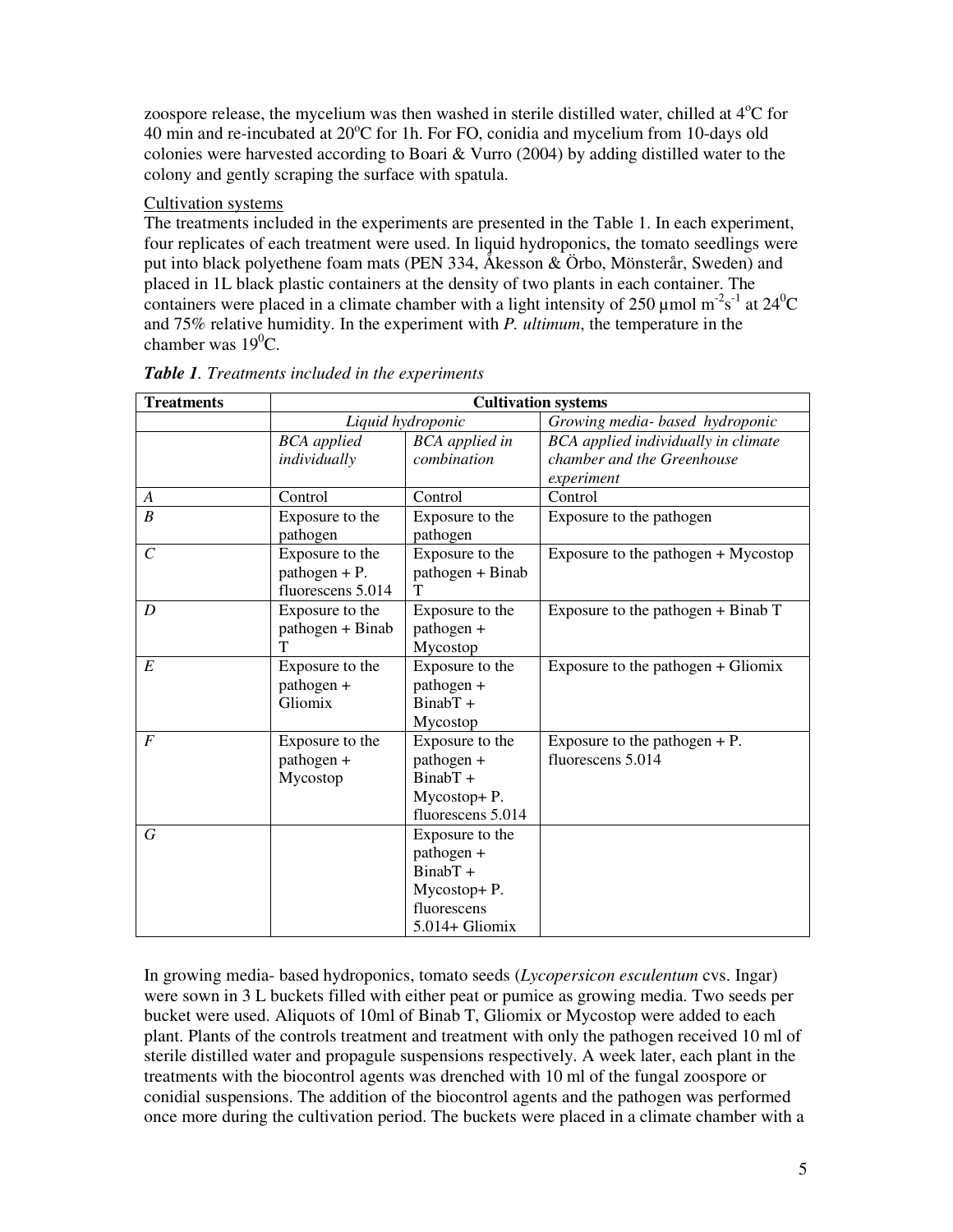light intensity of 250 µmol m<sup>-2</sup>s<sup>-1</sup> at 24<sup>0</sup>C and 75% relative humidity. Ebb and flow irrigation system using nutrient solution containing in  $(mM)$ : 12.5 NO<sub>3</sub>-N, 1.2 P, 4.7 K, 1.1 Mg, 0.6 S and 4 Ca and in (µM): 10 Mn, 25 B, 0.75 Cu, 18.3 Fe 5 Zn and 0.5 Mo was used. The electrical conductivity (EC) and the pH of the nutrient solution were monitored daily during the duration of the experiments. The EC was kept at 2.9 mS  $cm^{-1}$ , whereas pH was kept between 5.6 and 6 through the addition of 1M of HCl or NaOH. The growing media were moistening with nutrients twice a week. A complete randomized block design with four replicates of each treatment was used.

#### **Results and discussion**

#### Application time and *In vitro* antagonism

For successful biocontrol in closed hydroponic systems, application of the the biocontrol agents has to be performed prior to the addition of the pathogen. This was indicated for both the bacterial strain *P. fluorescens* 5.014 as well as for the commercial products (Khalil & Alsanisu 2006a). Moreover, both seed inoculation by the bacterial strain and application of mixtures of the commercial products have shown to be suitable means for the application of bca in closed hydroponic systems. For all pathogens used in this study, the test of *In vitro* interactions showed that *Trichoderma* strains in the biocontrol product Binab T rapidly colonized the PDA medium and grew over the mycelium of the pathogens (see lägesrappot 2006). A noticeable inhibition of the pathogen growth was also found for *S. griseoviridis* in the Mycostop product. A very slight inhibition of the pathogens by *Gliocladium* spp. in the Gliomix product was noticed after one week of growth on PDA plates. No inhibition of the pathogens was observed for the bacterial strain *Pseudomonas fluorescens* 5.014.

For the strains used in this study, the actual mechanisms responsible for disease inhibition were not investigated. However, previous survey showed that the production of extracellular hydrolytic enzymes by *Trichoderma* spp. has been shown to be an important factor for disease reduction by these fungi (Thrane et al. 2000). Actinomycetous bacteria have been recognized as sources for several secondary metabolites and antibiotics (Tanaka & Ōmura 1993). The presence of an inhibition zone occurring between the pathogens and *Streptomyces griseoviridis* in Mycostop *In vitro* studies (see lägesrapport 2006) might suggest that production production of antibiotic compounds are involved in the antagonism observed *In vivo*. The mode of action for *Gliocladium cantenulatum* has been reported to be due to mycoparasitism and to the production of cell-wall-degrading enzymes (McQuilken *et al.* 2001). For the bacterial strain 5.014, investigations performed by Hultberg et al. (2000) have shown that inhibition of the growth of *P. ultimum* was due to the production of siderophore.

Moreover, the beneficial relationship between the plants and the introduced strains is an indication for a successful use of different strains for microbial control of root diseases in hydroponic systems. In all investigations performed, a plant growth promotion effect could be achieved by the bacterial strain as well as by the commercial bca.

#### Application of the biocontrol agents individually

The results indicated variations in the efficiency against the tested pathogens due to the type of the pathogen presents in the system. All the strains in the commercial products were effective against the root pathogens PU, PA and FO. Binab T. and Mycostop were more effective than Gliomix (Fig. 2). Previous studies conducted by Rose et al. (2003) showed that *Gliocaldium cantenulatum* was the most effective biocontrol agent against FO and PA*,* respectively. However, these studies were performed in substrate-based hydroponic systems with rockwool while liquid hydroponics were used in the present study. This might suggest that the efficiency of the agents could also be affected by the type of the hydroponic system used. Effectiveness against the root pathogen PC was only shown by the biocontrol strains in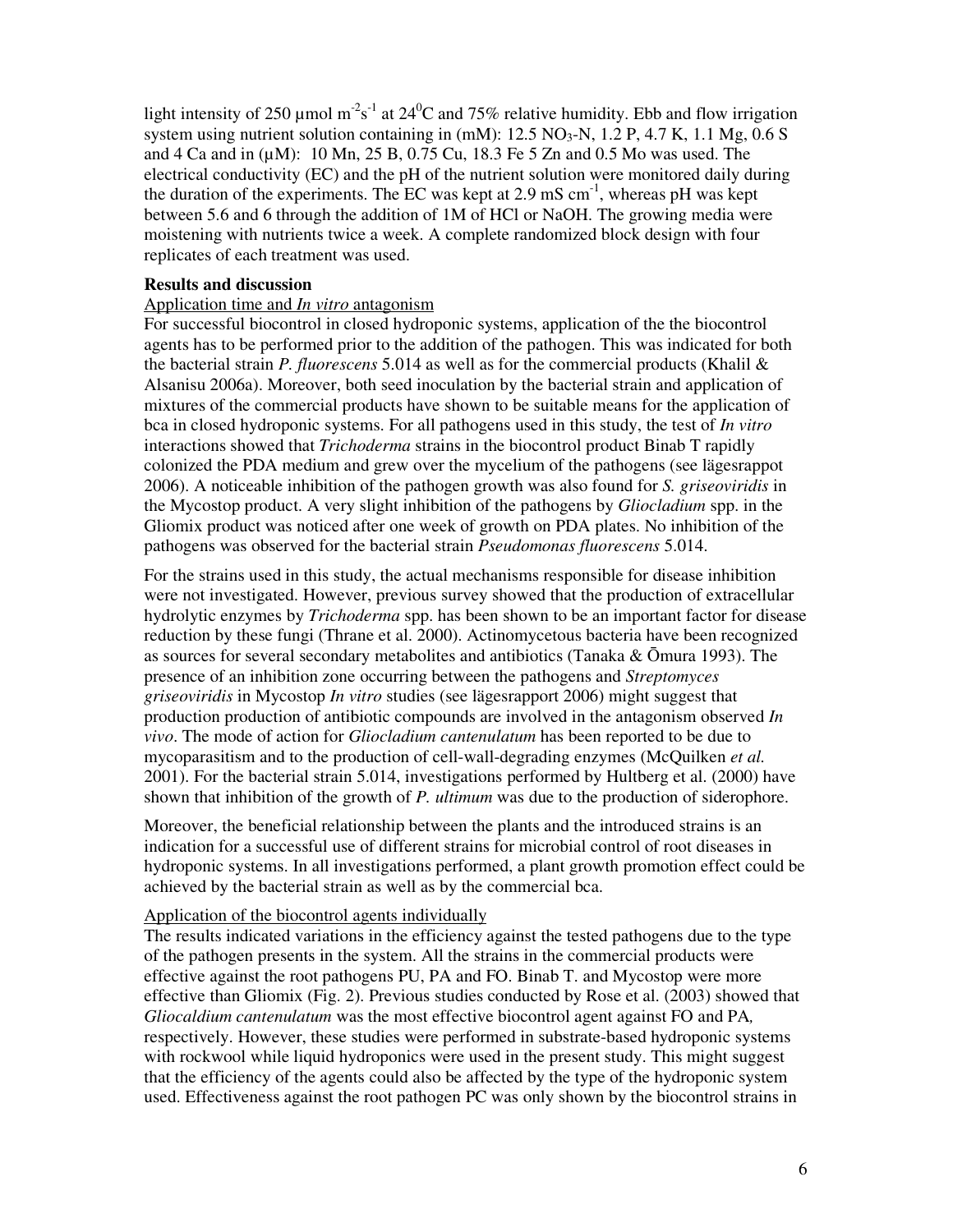Binab T and Mycostop. However, these evaluation experiments in the climate chamber and test of *In vitro* antagonism showed no inhibition of the root pathogen PC by neither Gliomix nor the bacterial strain.



**Figure 2**. The efficiency of BinabT, Gliomix and Mycostop and the bacterial strain *P. fluorescens 5.014* against root diseases of tomato caused by (A) *Pythium ultimum* (B) *P. aphanidermatum* (C ) *Phytophthora cryptogea* and (D) *Fusarium oxysporum* f. sp. *radicislycopersici*. Each bar represents the mean  $\pm$  SE, n=4.

## Application of the biocontrol agents in combination

A disease reduction estimated by the amount of pathogen could be achieved when the bca´s were used in combination. However, this reduction was noticed to decrease depending on the number of the bca present in the system (Fig. 3). In the case of PU, the amount of pathogen decreases when the bacterial strain *P*. *fluorescens* 5.014 was combined with Binab T and Mycostop.



**Figure 3**. The effect of the bca used in combination on the amount of root pathogens *Pythium ultimum*, *P. aphanidermatum*, *Phytophthora cryptogea* or *Fusarium oxysporum* f. sp. *radicis-lycopersici* in liquid hydroponic system. Each bar represents the mean  $\pm$  SE, n=4.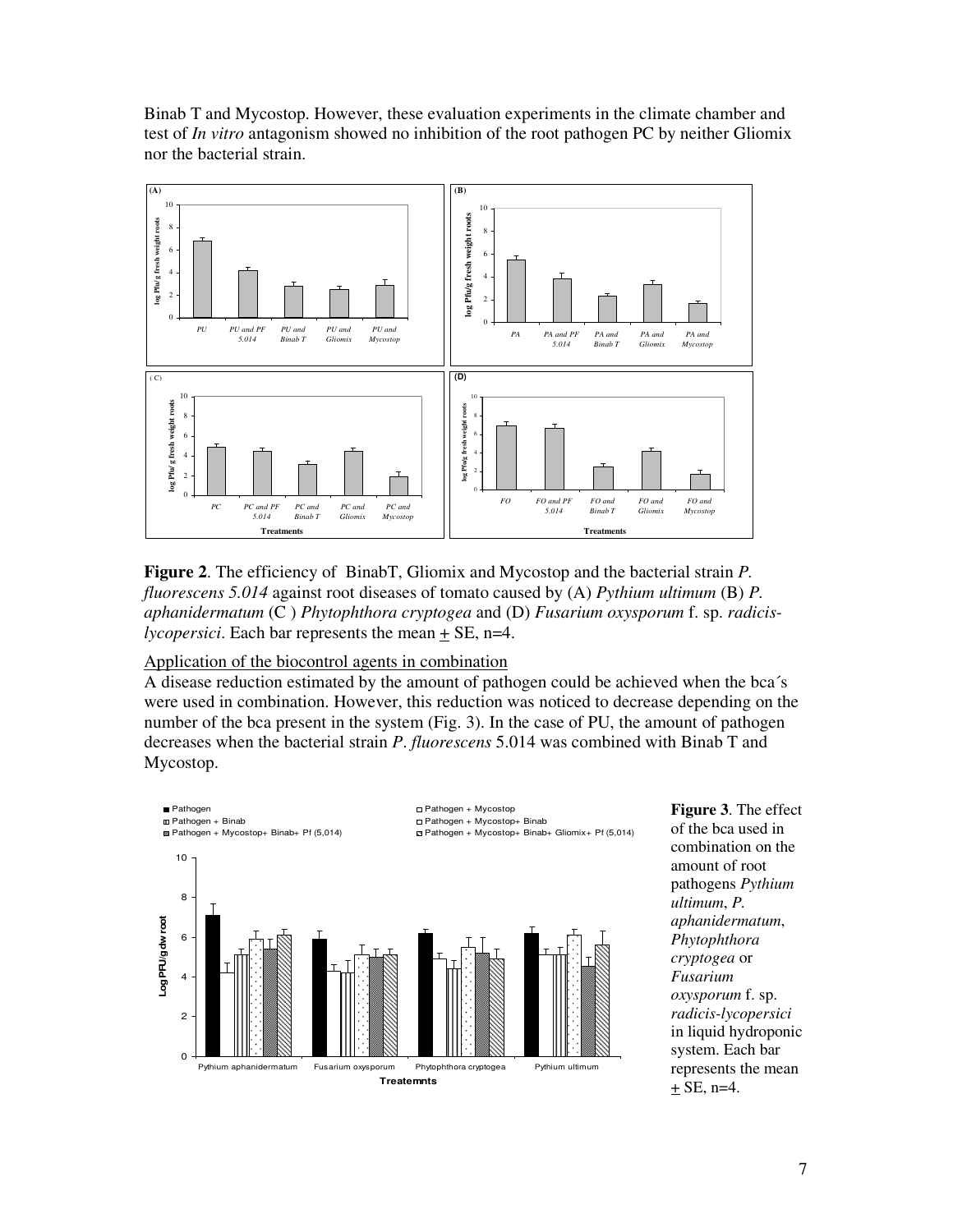The use of combined bca intends to achieve better results based on the fact that each biocontrol agent may use different mechanisms to fight the pathogen. Different studies indicated the synergism effects achieved by combining bca (de Boer et al. 1999). This could, however, not be indicated in this study. This might raise questions about the application rate, mode of action, colonization ability of the biocontrol strains. However, more investigation concerning the mode of action, application rate and impact of biotic and abiotic factors under such conditions is essential.

#### Application of the biocontrol agents in two growing media

The results from these investigations pointed out variations in the biocontrol activity of bca depending on the type of pathogen present in the system and the type of the growing media used (Khalil & Alsanius 2007). Binab T and Gliomix were more effective peat than Mycostop. However, this is not surprising since these strains have been reported to have an enhanced biocontrol effect in food based substrate and substrates with high organic matter (Papvizas 1985). The bacterial strain 5.014 showed no effect against the tested pathogens neither in peat nor in pumice. In the greenhouse experiments, the bacterial strain showed no biocontrol effect against the tested pathogens (Fig. 4). However, in previous investigations an antagonistic effect against PU in liquid hydroponics could be indicated (Khalil 2001). This also indicates the variations in the efficiency of this strain due to type of hydroponic system. All the commercial bca showed lower biocontrol activity at the end of the cultivation period.



**Figure 4.** The biocontrol activity of BinabT, Gliomix and Mycostop against root diseases of tomato caused by (A) *Pythium aphanidermatum* and (B) *Phytophthora cryptogea* in pumice. Each bar represents the mean + SE, n=4.

Microbiological analyses on the resident microflora, as judged by viable count and SCSU patterns, indicated differences in the composition and function of the microflora due to the introduction of the biocontrol and the pathogen on the resident microflora. The molecular fingerprinting PCR-DGGE showed also shifts in the genetic diversity of the resident microflora due to the treatments.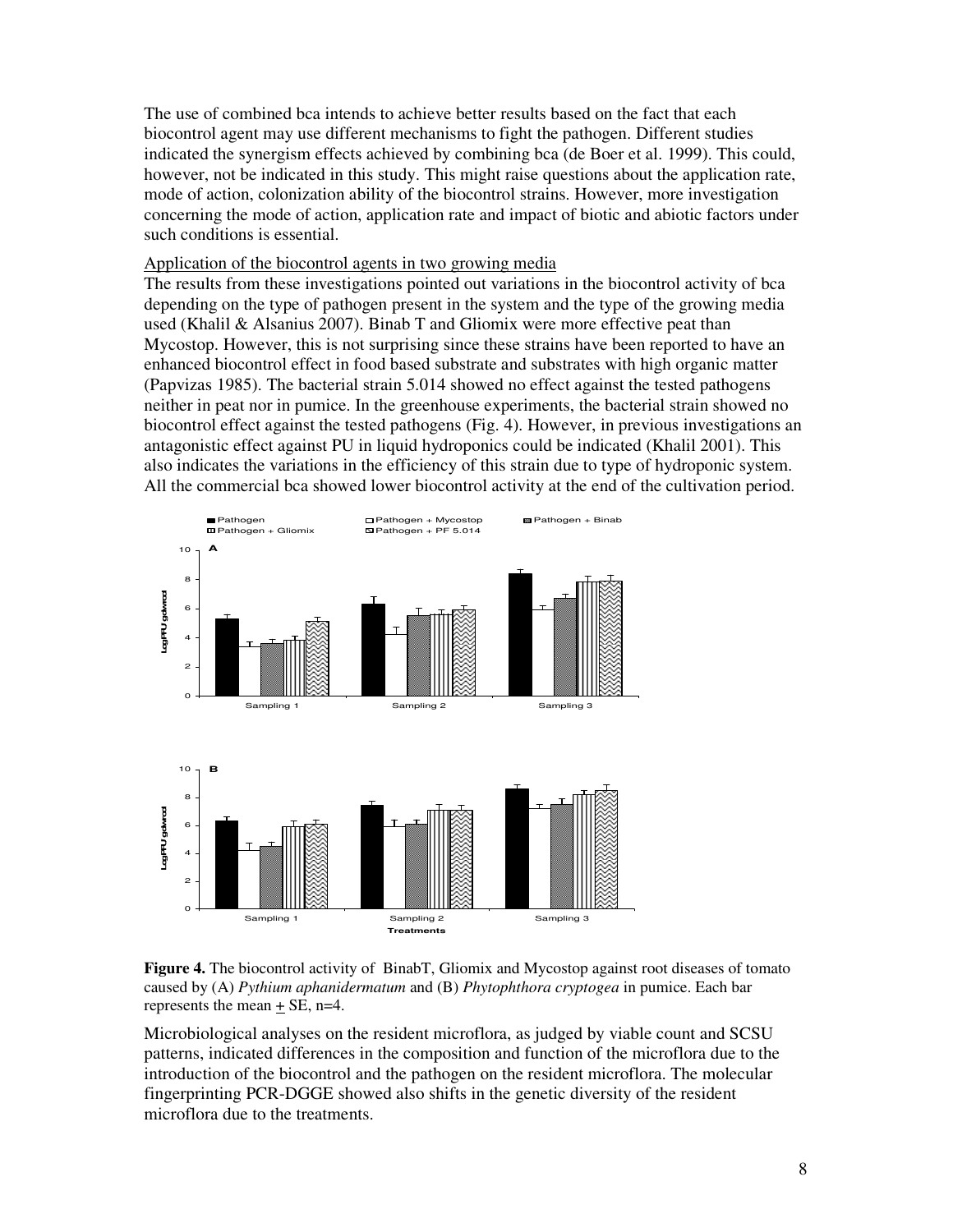Analysis of the pure cultures of the biocontrol strains using SCSU patterns indicated differences in the utilization patterns of the biocontrol agents and the pathogens. SCSU started earlier and a broader spectrum of compounds was utilized when the active ingredient in Mycostop was inoculated as compared to the two other products. This could indicate the more efficient use of carbon sources by Mycostop than Binab T and Gliomix. For the pure cultures of the pathogens, the utilization pattern of the root pathogen PC differed from those of PA and FO which were similar in their utilization profiles.

### **Future research**

Levels of disease suppression expressed in experiments during this project indicates the variable effect of the biocontrol agents in hydroponic recirculated system concerning both the bacterial strain *Pseudomonas fluorescens* 5.014 and the commercial biontrol products, Binab T, Gliomix and Mycostop. In order to achieve effective biocontrol strategies in these systems more knowledge about the biocontrol mechanisms used by these strains is of particular importance. Interactions between the introduced biocontrol strains and biotic and abiotic factors in the system are also of concern. Future research within this area should also be focused on the development of molecular technique in detecting both the pathogen and the biocontrol agent in the cultivation system as well as on stress factors that affect the plants health and the performance of the biocontrol agent and the pathogen. Interactions between *Pseudomonas* and *Pythium* spp. are also of interest.

## **References**

Berg G., Marten P., Minkwitz A. & Bruckner S. 2001. Efficient control of fungal plant diseases by Streptomyces sp. DSMZ 12424. J. Plant Diseas. Protec. 108 (1): 1-10. Boari, A. & Vurro, M. 2004: Evaluation of *Fusarium* spp. and other fungi as biological

control agents of broomrape (*Orobanche ramosa*). Biological Control 30: 212-219. Caspersen, S., Waechter-Kristensen, B. & P. Sundin. 2000. Bacterial amelioration of ferulic acid toxicity to hydroponically grown lettuce (*Lactuca sativa L*.). *Soil Biol. Biochem*. 32:1063-1070.

De Boer M., van der Sluis I., van Loon L.C. & Bakker P.A.H.H. 1999. Combining flurescent Pseudomonas spp. Strains to enhance suppression of Fusarium wilt of radish. European Journal of Plant Pathology 105: 201-210

Ehret, D.L., Alsanius, B., Wohanka, W., Menzies, J.G., & Utkhede, R. 2001: Disinfection of recirculating nutrient solution in greenhouse horticulture. Agronomia 21: 323-339.

Hultberg M. and Waechter-Kristensen B. 1998. Colonization of germinating tomato seeds with the plant growth-promoting rhizobacteria, Pseudomonas fluorescens 5.014 and its mutant 5-2/4. Microbiol. Res. 153 (2): 105-111.

Hultberg, M., Alsanius, B., & Sundin, P. 2000. *In vivo* and *in vitro* interactions between *Pseudomonas fluorescens* and *Pythium ultimum* in the suppression of damping-off in tomato seedlings. Biological Control 19 (1): 1-8.

Khalil S. & Alsanius B.W. 2007. Know How- en viktig förutsättning för fungerand biologisk bekämpning i slutna odlingssystem. Tomatbladet (Nr 3 November 2007)

Khalil S. & Alsanius B.W. 2006a. Fungerar bio-bekämpning I slutna odlingssystem mot rotsjukdomar? Viola 111(4):20-21.

Khalil S. & Alsanius B. 2006b. Biochemical characterization of biocontrol agents used for control of root pathogens. Communications in Agricultural and Applied Biological Sciences, Ghent University, 71/3b: 979-984

Khalil, S. 2001. Microflora in the root environment of hydroponically grown tomato: Methods for assessment and effects of introduced bacteria and *Pythium ultimu.* Thesis, Alnarp: Swedish University of Agricultural Sciences*. Acta Universitatis Agriculturae Sueciae*, ISBN 91-576-5787-4